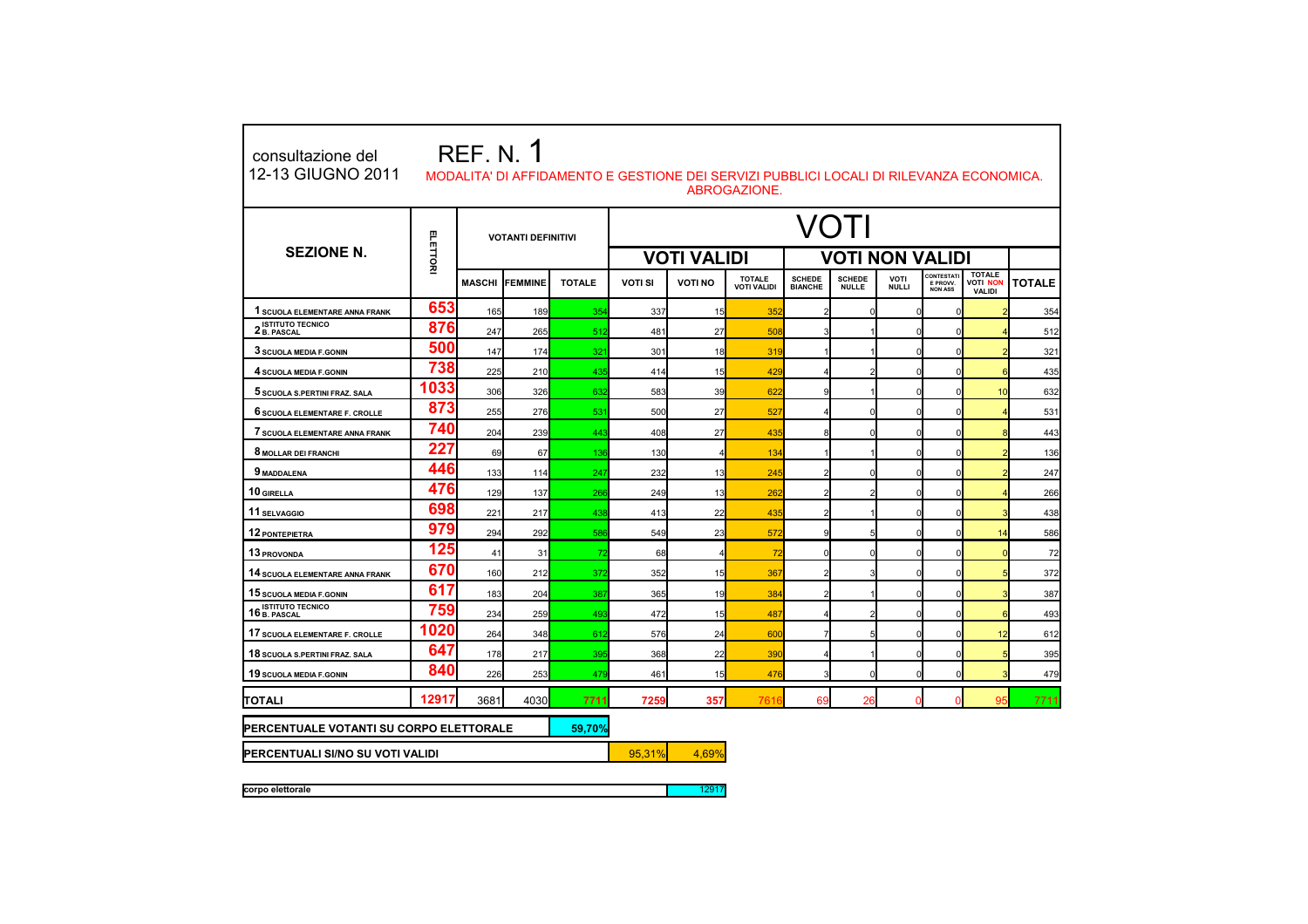| <b>REF. N. 2</b><br>consultazione del<br>12-13 GIUGNO 2011<br>DETERMINAZIONE DELLA TARIFFA DEL SERVIZIO IDRICO INTEGRATO IN BASE ALL'EDEGUATA<br>REMUNERAZIONE DEL CAPITAEL INVESTITO. ABROGAZIONE PARZIALE DELLA NORMA. |          |               |                           |               |                    |                        |                                     |                                 |                               |                             |                                                 |                                                   |               |  |
|--------------------------------------------------------------------------------------------------------------------------------------------------------------------------------------------------------------------------|----------|---------------|---------------------------|---------------|--------------------|------------------------|-------------------------------------|---------------------------------|-------------------------------|-----------------------------|-------------------------------------------------|---------------------------------------------------|---------------|--|
|                                                                                                                                                                                                                          | ELETTORI |               | <b>VOTANTI DEFINITIVI</b> |               | VOTI               |                        |                                     |                                 |                               |                             |                                                 |                                                   |               |  |
| <b>SEZIONE N.</b>                                                                                                                                                                                                        |          |               |                           |               | <b>VOTI VALIDI</b> | <b>VOTI NON VALIDI</b> |                                     |                                 |                               |                             |                                                 |                                                   |               |  |
|                                                                                                                                                                                                                          |          | <b>MASCHI</b> | <b>FEMMINE</b>            | <b>TOTALE</b> | <b>VOTI SI</b>     | <b>VOTI NO</b>         | <b>TOTALE</b><br><b>VOTI VALIDI</b> | <b>SCHEDE</b><br><b>BIANCHE</b> | <b>SCHEDE</b><br><b>NULLE</b> | <b>VOTI</b><br><b>NULLI</b> | CONTESTATI<br><b>E PROVV.</b><br><b>NON ASS</b> | <b>TOTALE</b><br><b>VOTI NON</b><br><b>VALIDI</b> | <b>TOTALE</b> |  |
| 1 SCUOLA ELEMENTARE ANNA FRANK                                                                                                                                                                                           | 653      | 165           | 189                       | 354           | 340                | 11                     | 351                                 |                                 | $\Omega$                      | $\Omega$                    | $\Omega$                                        |                                                   | 354           |  |
| <b>ISTITUTO TECNICO</b><br>2 B. PASCAL                                                                                                                                                                                   | 876      | 248           | 266                       | 514           | 486                | 22                     | 508                                 |                                 |                               | C                           | $\Omega$                                        |                                                   | 514           |  |
| 3 SCUOLA MEDIA F.GONIN                                                                                                                                                                                                   | 500      | 147           | 174                       | 321           | 308                | 9                      | 317                                 |                                 |                               | ſ                           | n                                               |                                                   | 321           |  |
| 4 SCUOLA MEDIA F.GONIN                                                                                                                                                                                                   | 738      | 225           | 210                       | 435           | 418                | 11                     | 429                                 |                                 |                               | ſ                           | $\Omega$                                        |                                                   | 435           |  |
| 5 SCUOLA S.PERTINI FRAZ. SALA                                                                                                                                                                                            | 1033     | 306           | 326                       | 632           | 599                | 27                     | 626                                 |                                 |                               |                             | $\sqrt{ }$                                      |                                                   | 632           |  |
| 6 SCUOLA ELEMENTARE F. CROLLE                                                                                                                                                                                            | 873      | 255           | 276                       | 531           | 503                | 24                     | 527                                 |                                 |                               | ſ                           | C                                               |                                                   | 531           |  |
| 7 SCUOLA ELEMENTARE ANNA FRANK                                                                                                                                                                                           | 740      | 205           | 239                       | 444           | 409                | 31                     | 440                                 |                                 |                               | ſ                           | $\Omega$                                        |                                                   | 444           |  |
| 8 MOLLAR DEI FRANCHI                                                                                                                                                                                                     | 227      | 69            | 67                        | 136           | 131                | 4                      | 135                                 |                                 |                               | ſ                           | $\Omega$                                        |                                                   | 136           |  |
| 9 MADDALENA                                                                                                                                                                                                              | 446      | 134           | 114                       | 248           | 233                | 13                     | 246                                 |                                 |                               | ſ                           | $\Omega$                                        |                                                   | 248           |  |
| 10 GIRELLA                                                                                                                                                                                                               | 476      | 129           | 137                       | 266           | 252                | 12                     | 264                                 |                                 |                               | ſ                           |                                                 |                                                   | 266           |  |
| 11 SELVAGGIO                                                                                                                                                                                                             | 698      | 221           | 217                       | 438           | 417                | 18                     | 435                                 |                                 |                               | ſ                           | $\Omega$                                        |                                                   | 438           |  |
| <b>12 PONTEPIETRA</b>                                                                                                                                                                                                    | 979      | 294           | 292                       | 586           | 551                | 25                     | 576                                 |                                 |                               | ſ                           | n                                               | 10                                                | 586           |  |
| 13 PROVONDA                                                                                                                                                                                                              | 125      | 41            | 31                        | 72            | 69                 | 3                      | 72                                  |                                 |                               | ſ                           |                                                 |                                                   | 72            |  |
| 14 SCUOLA ELEMENTARE ANNA FRANK                                                                                                                                                                                          | 670      | 160           | 212                       | 372           | 354                | 12                     | 366                                 |                                 | 5                             | ſ                           |                                                 |                                                   | 372           |  |
| 15 SCUOLA MEDIA F.GONIN                                                                                                                                                                                                  | 617      | 183           | 204                       | 387           | 367                | 18                     | 385                                 |                                 |                               | ſ                           | n                                               |                                                   | 387           |  |
| <b>ISTITUTO TECNICO</b><br>16 B. PASCAL                                                                                                                                                                                  | 759      | 234           | 259                       | 493           | 473                | 16                     | 489                                 |                                 |                               | ſ                           | $\sqrt{ }$                                      |                                                   | 493           |  |
| 17 SCUOLA ELEMENTARE F. CROLLE                                                                                                                                                                                           | 1020     | 264           | 348                       | 612           | 583                | 21                     | 604                                 |                                 |                               | ſ                           | $\Omega$                                        |                                                   | 612           |  |
| 18 SCUOLA S.PERTINI FRAZ. SALA                                                                                                                                                                                           | 647      | 178           | 217                       | 395           | 376                | 16                     | 392                                 |                                 |                               | $\Omega$                    | $\Omega$                                        |                                                   | 395           |  |
| 19 SCUOLA MEDIA F.GONIN                                                                                                                                                                                                  | 840      | 226           | 253                       | 479           | 462                | 14                     | 476                                 |                                 | $\Omega$                      | $\Omega$                    | $\Omega$                                        |                                                   | 479           |  |
| TOTALI                                                                                                                                                                                                                   | 12917    | 3684          | 4031                      | 7715          | 7331               | 307                    | 7638                                | 50                              | 27                            | $\mathsf{C}$                | $\Omega$                                        | 77                                                | 7715          |  |
| PERCENTUALE VOTANTI SU CORPO ELETTORALE<br>63.25%                                                                                                                                                                        |          |               |                           |               |                    |                        |                                     |                                 |                               |                             |                                                 |                                                   |               |  |
| PERCENTUALI SI/NO SU VOTI VALIDI                                                                                                                                                                                         |          |               |                           |               | 95.98%             | 4,02%                  |                                     |                                 |                               |                             |                                                 |                                                   |               |  |

**corpo elettorale** 12197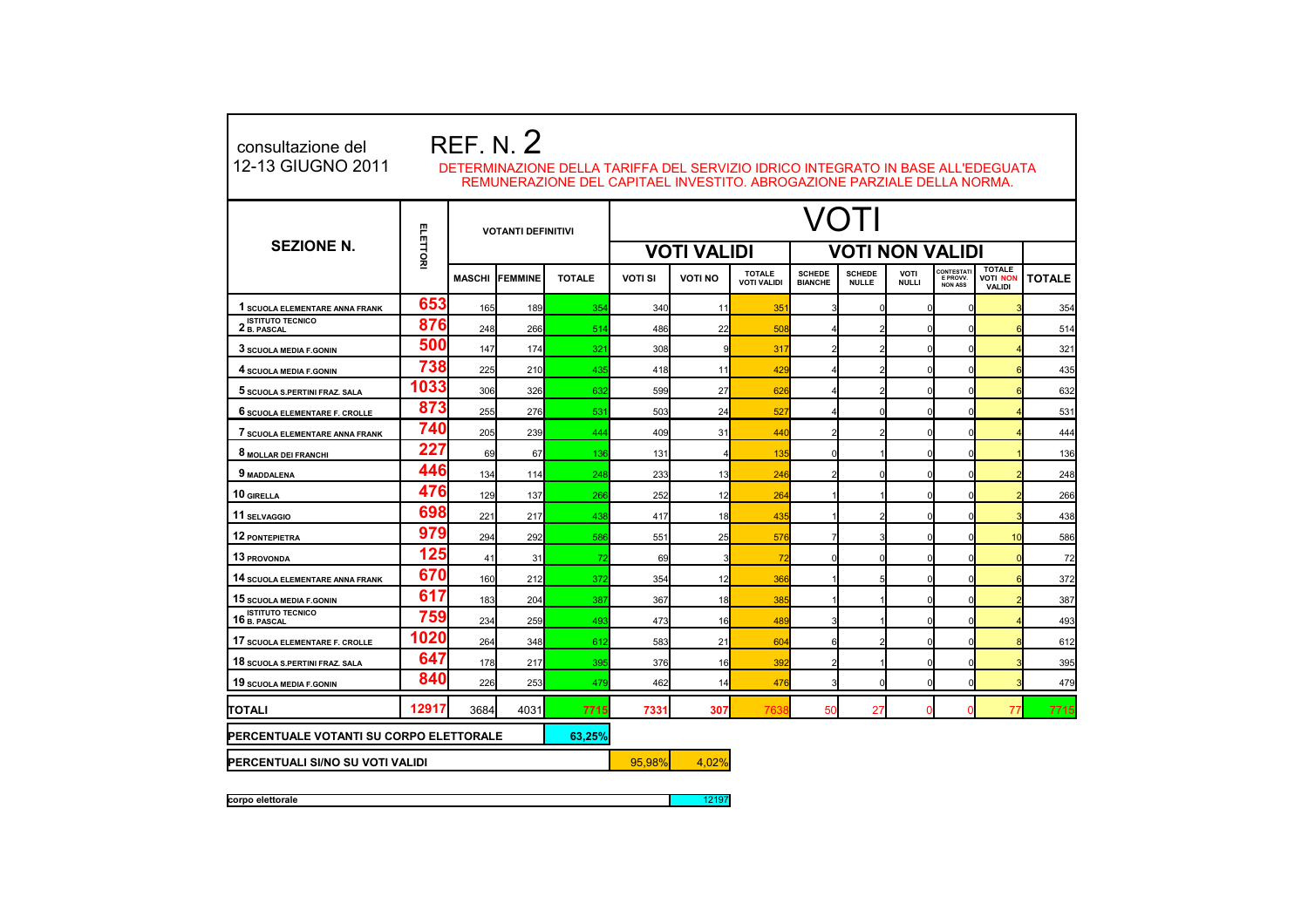| consultazione del<br>12-13 GIUGNO 2011  |          | <b>REF. N. 3</b> |                           |               |                    | CENTRALI PER LA PRODUZIONE DI ENERGIA NUCLEARE, ABROGAZIONE PARZIALE DI NORME. |                                     |                                 |                               |                             |                                  |                                                   | <b>NUOVE</b>  |  |  |
|-----------------------------------------|----------|------------------|---------------------------|---------------|--------------------|--------------------------------------------------------------------------------|-------------------------------------|---------------------------------|-------------------------------|-----------------------------|----------------------------------|---------------------------------------------------|---------------|--|--|
| <b>SEZIONE N.</b>                       |          |                  | <b>VOTANTI DEFINITIVI</b> |               | /OTI               |                                                                                |                                     |                                 |                               |                             |                                  |                                                   |               |  |  |
|                                         | ELETTORI |                  |                           |               | <b>VOTI VALIDI</b> | <b>VOTI NON VALIDI</b>                                                         |                                     |                                 |                               |                             |                                  |                                                   |               |  |  |
|                                         |          | <b>MASCHI</b>    | <b>IFEMMINE</b>           | <b>TOTALE</b> | <b>VOTI SI</b>     | <b>VOTI NO</b>                                                                 | <b>TOTALE</b><br><b>VOTI VALIDI</b> | <b>SCHEDE</b><br><b>BIANCHE</b> | <b>SCHEDE</b><br><b>NULLE</b> | <b>VOTI</b><br><b>NULLI</b> | CONTESTAT<br>E PROVV.<br>NON ASS | <b>TOTALE</b><br><b>VOTI NON</b><br><b>VALIDI</b> | <b>TOTALE</b> |  |  |
| 1 SCUOLA ELEMENTARE ANNA FRANK          | 653      | 165              | 189                       | 354           | 338                | 14                                                                             | 352                                 |                                 |                               | ŋ                           |                                  |                                                   | 354           |  |  |
| 2 ISTITUTO TECNICO                      | 876      | 246              | 264                       | 510           | 469                | 37                                                                             | 506                                 |                                 |                               | ŋ                           |                                  |                                                   | 510           |  |  |
| 3 SCUOLA MEDIA F.GONIN                  | 500      | 147              | 174                       | 321           | 297                | 21                                                                             | 318                                 |                                 |                               |                             |                                  |                                                   | 321           |  |  |
| 4 SCUOLA MEDIA F.GONIN                  | 738      | 226              | 211                       | 437           | 414                | 18                                                                             | 432                                 | 2                               |                               | n                           | $\Omega$                         |                                                   | 437           |  |  |
| 5 SCUOLA S.PERTINI FRAZ. SALA           | 1033     | 308              | 326                       | 634           | 587                | 41                                                                             | 628                                 | $\overline{4}$                  |                               | ŋ                           |                                  |                                                   | 634           |  |  |
| 6 SCUOLA ELEMENTARE F. CROLLE           | 873      | 255              | 276                       | 531           | 488                | 39                                                                             | 52                                  |                                 |                               |                             |                                  |                                                   | 531           |  |  |
| 7 SCUOLA ELEMENTARE ANNA FRANK          | 740      | 203              | 237                       | 440           | 408                | 31                                                                             | 439                                 |                                 |                               | O                           |                                  |                                                   | 440           |  |  |
| 8 MOLLAR DEI FRANCHI                    | 227      | 69               | 67                        | 136           | 125                | 10                                                                             | 135                                 | $\Omega$                        |                               | O                           | $\Omega$                         |                                                   | 136           |  |  |
| 9 MADDALENA                             | 446      | 134              | 114                       | 248           | 226                | 21                                                                             | 247                                 |                                 |                               |                             |                                  |                                                   | 248           |  |  |
| 10 GIRELLA                              | 476      | 129              | 137                       | 266           | 245                | 18                                                                             | 263                                 | $\overline{2}$                  |                               | O                           | O                                |                                                   | 266           |  |  |
| 11 SELVAGGIO                            | 698      | 221              | 217                       | 438           | 407                | 28                                                                             | 435                                 |                                 |                               | n                           | O                                |                                                   | 438           |  |  |
| 12 PONTEPIETRA                          | 979      | 292              | 290                       | 582           | 532                | 44                                                                             | 576                                 |                                 |                               | n                           |                                  |                                                   | 582           |  |  |
| 13 PROVONDA                             | 125      | 41               | 31                        | 72            | 65                 |                                                                                | 69                                  |                                 |                               | ŋ                           | $\Omega$                         |                                                   | 72            |  |  |
| 14 SCUOLA ELEMENTARE ANNA FRANK         | 670      | 160              | 212                       | 372           | 343                | 25                                                                             | 368                                 |                                 |                               |                             |                                  |                                                   | 372           |  |  |
| 15 SCUOLA MEDIA F.GONIN                 | 617      | 183              | 202                       | 385           | 345                | 35                                                                             | 380                                 | 3                               |                               | n                           |                                  |                                                   | 385           |  |  |
| <b>ISTITUTO TECNICO</b><br>16 B. PASCAL | 759      | 231              | 259                       | 490           | 459                | 25                                                                             | 484                                 |                                 |                               |                             |                                  |                                                   | 490           |  |  |
| 17 SCUOLA ELEMENTARE F. CROLLE          | 1020     | 263              | 348                       | 611           | 557                | 47                                                                             | 604                                 |                                 |                               |                             |                                  |                                                   | 611           |  |  |
| 18 SCUOLA S.PERTINI FRAZ. SALA          | 647      | 177              | 217                       | 394           | 360                | 31                                                                             | 39 <sup>′</sup>                     | 3                               | n                             | O                           | $\Omega$                         |                                                   | 394           |  |  |
| 19 SCUOLA MEDIA F.GONIN                 | 840      | 225              | 253                       | 478           | 443                | 34                                                                             | 477                                 | 1                               | $\Omega$                      | <sub>0</sub>                | $\overline{0}$                   |                                                   | 478           |  |  |
| ITOTALI                                 | 12917    | 3675             | 4024                      | 7699          | 7108               | 523                                                                            | 763                                 | 43                              | 25                            | $\Omega$                    | ∩                                | 68                                                | 7699          |  |  |
| PERCENTUALE VOTANTI SU CORPO ELETTORALE | 59,60%   |                  |                           |               |                    |                                                                                |                                     |                                 |                               |                             |                                  |                                                   |               |  |  |
| PERCENTUALI SI/NO SU VOTI VALIDI        | 93.15%   | 6,85%            |                           |               |                    |                                                                                |                                     |                                 |                               |                             |                                  |                                                   |               |  |  |

**corpo elettorale** 12917